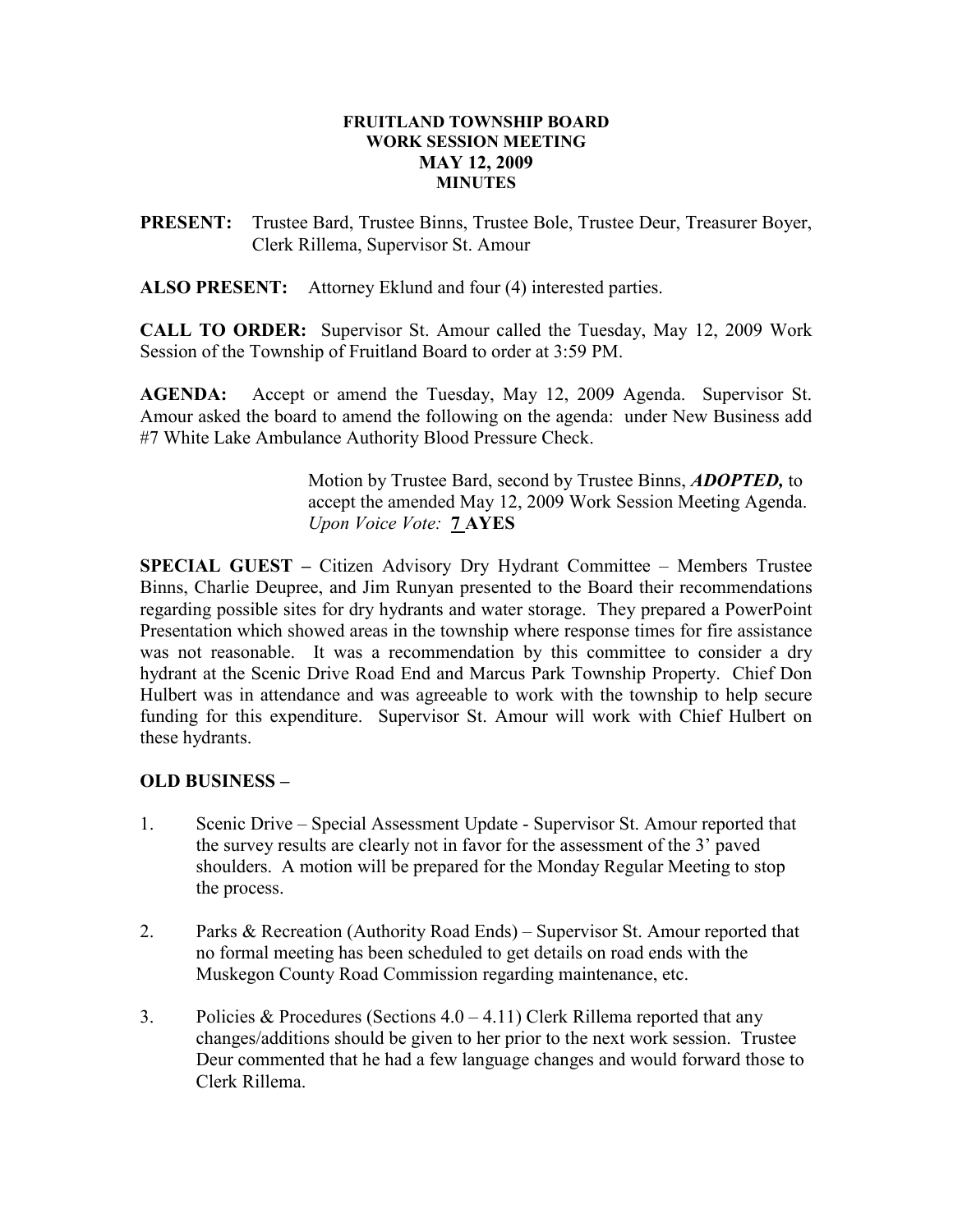- 4. Nord Road Trustee Bole reported that a meeting with the residents on Nord Road was scheduled for May 20, 2009. Attorney Eklund has prepared a petition for this meeting.
- 5. 1562 Duck Lake Road Supervisor St. Amour reported that the house had been demolished but that the owners were asking for the garage to stand alone. Supervisor St. Amour stated that this violates our ordinances. He will prepare a motion for Monday's Regular Meeting.
- 6. 5623 Murray Road Supervisor St. Amour reported that at the April 20, 2009 Regular Meeting, a letter had been received by all board members and that Lee Gardner stopped by the hall with questions. Attorney Eklund will prepare responses to both individually.
- 7. 1990 Truck Status Trustee Bard opened four envelopes received regarding the closed bids for the sale of the 1990 Ford Truck. The bid winner was Bill Eden in the amount of \$4050.00. Supervisor St. Amour will call Mr. Eden and arrange a time to complete the sale of the truck.
- 8. Maintenance / Ecology Station Supervisor St. Amour reported that he is awaiting quotes on the updated signage for the Ecology Station. A motion will be prepared for Monday's Regular Meeting to authorize the expenditure.
- 9. Cemetery Clerk Rillema stated that she felt a cemetery sexton was going to be needed. After discussion amongst the board, Supervisor St. Amour will prepare a motion for Monday's Regular Meeting to authorize the search for a sexton.
- 10. Fruitland Township Representation (Joint Planning Commission/West Michigan Shoreline Regional Development Commission) – Trustee Deur reported that Attorney Eklund was working on bylaw language changes for the Joint Planning Commission.
- 11. West Michigan Coast Riders Supervisor St. Amour reported that he was still awaiting the insurance coverage for this event.
- 12. Simonelli-Dame-Nestrom-Simonelli Roads Supervisor St. Amour would like this board to consider options for how to fund the repair of secondary roads.
- 13. 2745 Lorenson Road Supervisor St. Amour will prepare a motion to continue with circuit court proceedings for Monday's Regular Meeting.
- 14. McMillan Road End Chairperson Nancy Johnson will be attending the Monday Regular Meeting and will report on the progress and status of McMillan Road End.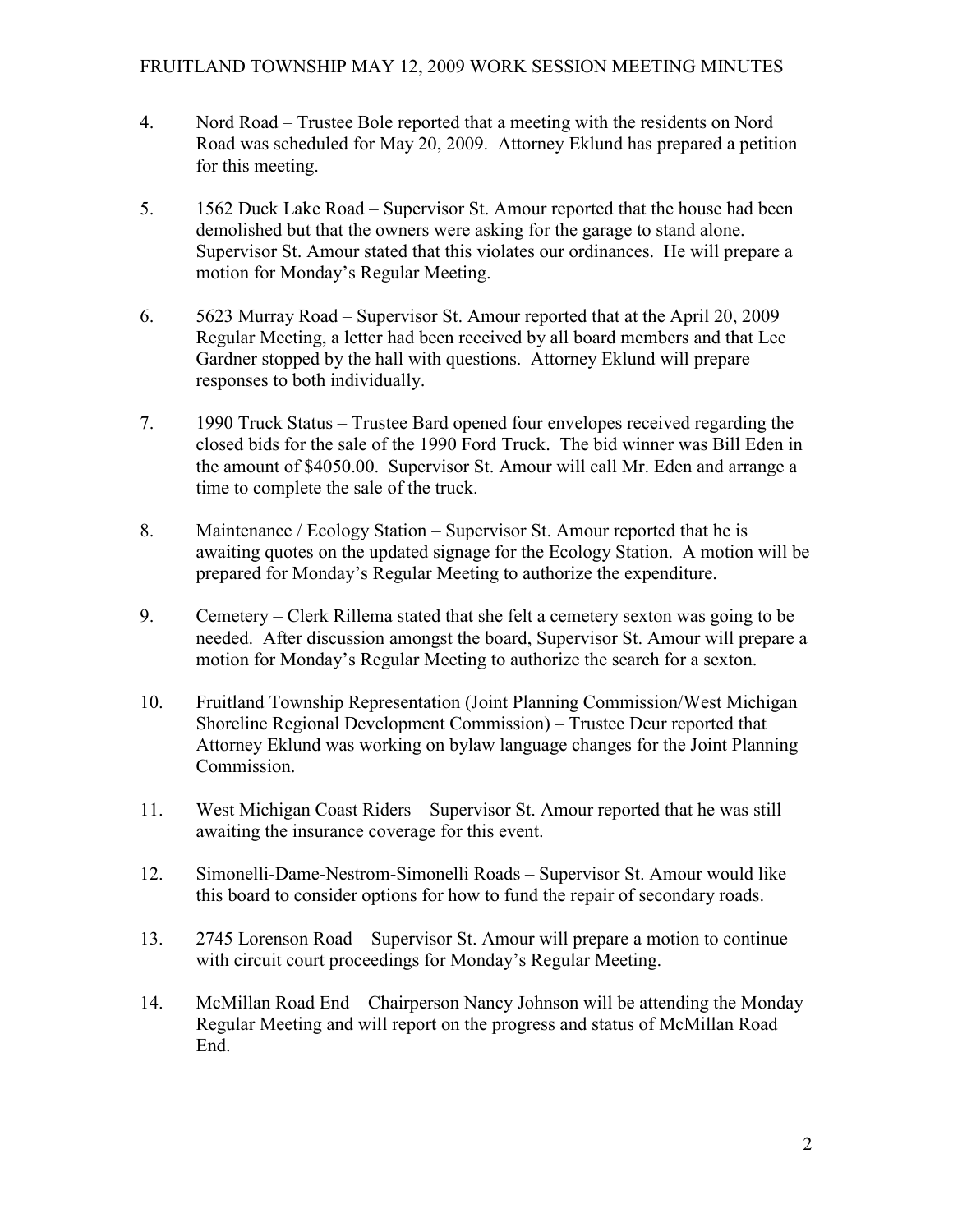- 15. Brine Supervisor St. Amour stated that Muskegon County Road Commission will cover 50% of the cost of brining. The first three weeks of June are scheduled to start the brine process. Fruitland Township is  $9<sup>th</sup>$  out of 16 on the list.
- 16. Wind Energy Ordinance Trustee Deur reported that the new language in the WES ordinance has been approved and the township board should adopt this ordinance. Supervisor St. Amour stated that a motion will be prepared for Monday's Regular Meeting.
- 17. Plastic Shredder Treasurer Boyer reported that MTA has classified ads for \$30.00 for 50 words or less. She will prepare a motion for Monday's Regular Meeting.
- 18. Township Liability Waiver Will be reviewed with Policies and Procedure.
- 19. Marcus Park Clerk Rillema reported that the next meeting is scheduled for May 14, 2009 at 7:00 PM.
- 20. Prein & Newhof Supervisor St. Amour asked that any comments from the Board regarding this sewer/water plan be given to him before it is finalized.
- 21. Passport Training Complete Clerk Rillema reported that both Sally Garvey and Ericka DeCair have received their training and are certified to process passports.
- 22. Charter Communications Attorney Eklund reported that Charter Communications does not owe any back money and it appears that franchise fees should not be interrupted.
- 23. PINS Contract Clerk Rillema reported that the contract had been signed and sent with the additional language and first payment of the 2009-10 fiscal year budgeted item was paid.
- 24. Feral Cat Policy Clerk Rillema reported that she had not received any information back from Ms. Missimer and felt this item could be removed from the agenda until further notice.
- 25. 3350 Bard Road Supervisor St. Amour has been in contact with Ms. Pyle and she has stated that she will start the process to clean up the property. Supervisor St. Amour will keep the Board abreast of the progress.
- 26. Free Dump Day Supervisor St. Amour reported that he is planning the stages with Allied Waste and asked for any additional volunteer help from the Board for Free Dump Day on Saturday, May 30, 2009. Post cards have been sent out.
- 27. Brickley DeLong Contract Clerk Rillema reported that Brickley DeLong is willing to review our policies and procedures regarding our financial section and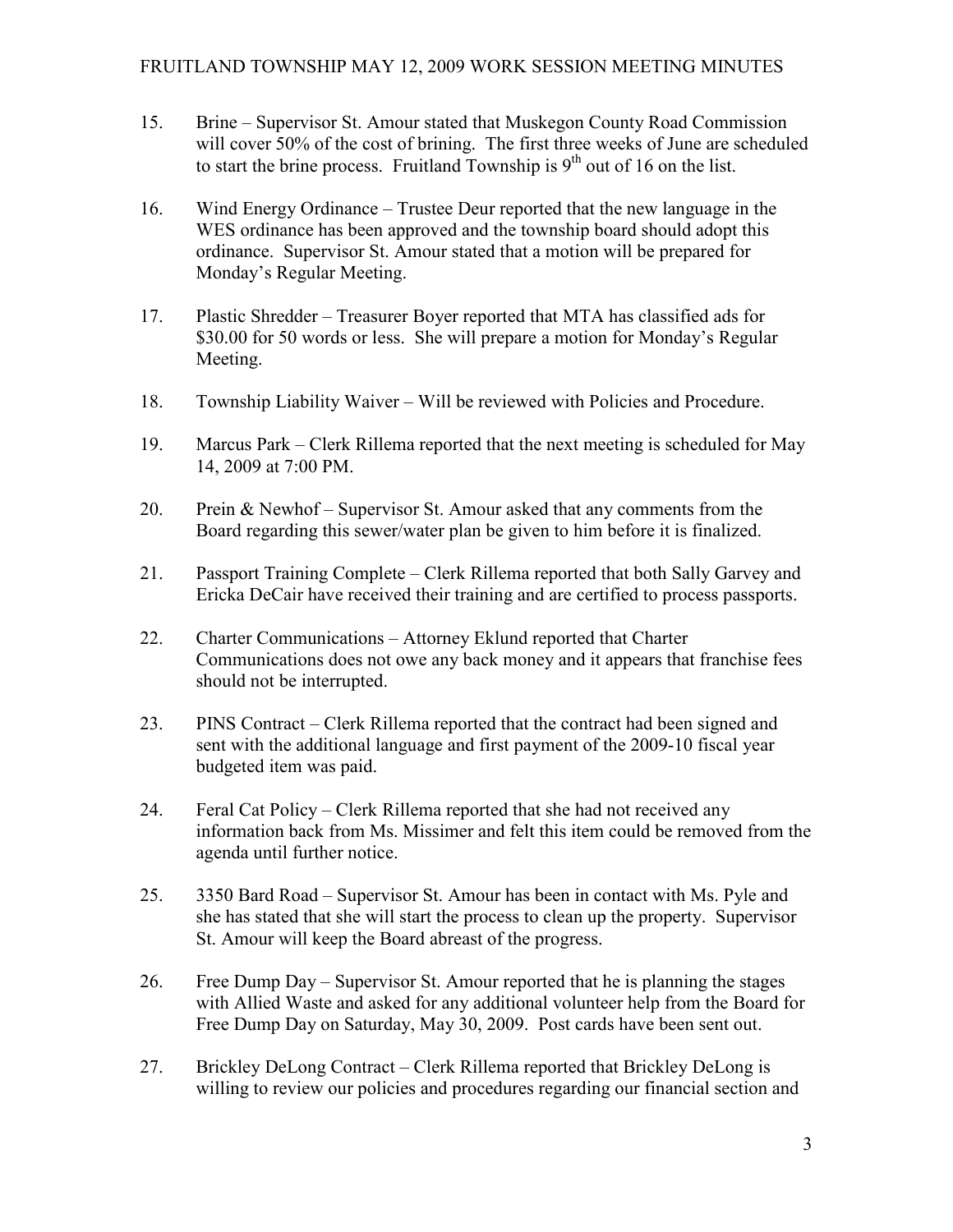will advise the Treasurer should any additional help be needed on the bank reconciliations.

- 28. Culvert/Ditches Clearing Supervisor St. Amour reported that many culverts/ditches in Fruitland Township have been failing due to the enormous amount of rain. He has been in contact with the Muskegon County Road Commission and they will be working in areas to clear ditches and will advise Supervisor St. Amour of any culverts to be replaced.
- 29. Network Access Supervisor St. Amour, Trustee Deur, Clerk Rillema and Attorney Eklund have been in contact with I.T. Right regarding the alleged personal misuse of township property by an elected official. Additional investigative steps are being taken and a report of the issue will be forthcoming.

# NEW BUSINESS –

- 1. State Shared Revenue Treasurer Boyer reported that information received supports the need to do a budget amendment to lower our State Shared Revenue. The State of Michigan voted to lower state shared revenue to townships by 4.8%. A motion will be prepared for Monday's Regular Meeting to approve this budget amendment.
- 2. Community Building Grants Supervisor St. Amour reported that the 2008 grant needs to be closed before the 2009 grant will be accepted. All paperwork is in order and ready to be processed for the ramp grant.
- 3. White Lake Area Visitors Center Pamphlet Supervisor St. Amour received information asking if this pamphlet could be available for our residents. A motion will be prepared for the Monday Regular Meeting.
- 4. Heritage Route Resolution Supervisor St. Amour stated he received a letter encouraging municipalities to pass a resolution to endorse the Heritage Route which is the Old US 31. Supervisor St. Amour will prepare a resolution for approval at the Monday Regular Meeting.
- 5. Veterans Memorial Park Resolution Supervisor St. Amour stated he received a letter encouraging municipalities to pass a resolution to support the  $75<sup>th</sup>$  anniversary of the Veterans Memorial Park. Supervisor St. Amour will prepare a resolution for approval at the Monday Regular Meeting.
- 7. White Lake Ambulance Authority Blood Pressure Trustee Bard reported that WLAA is interested in providing blood pressure checks at the township hall one day a month. Trustee Bard will work with them to designate a date/time for this program to begin and a motion will be prepared for Monday's Regular Meeting.